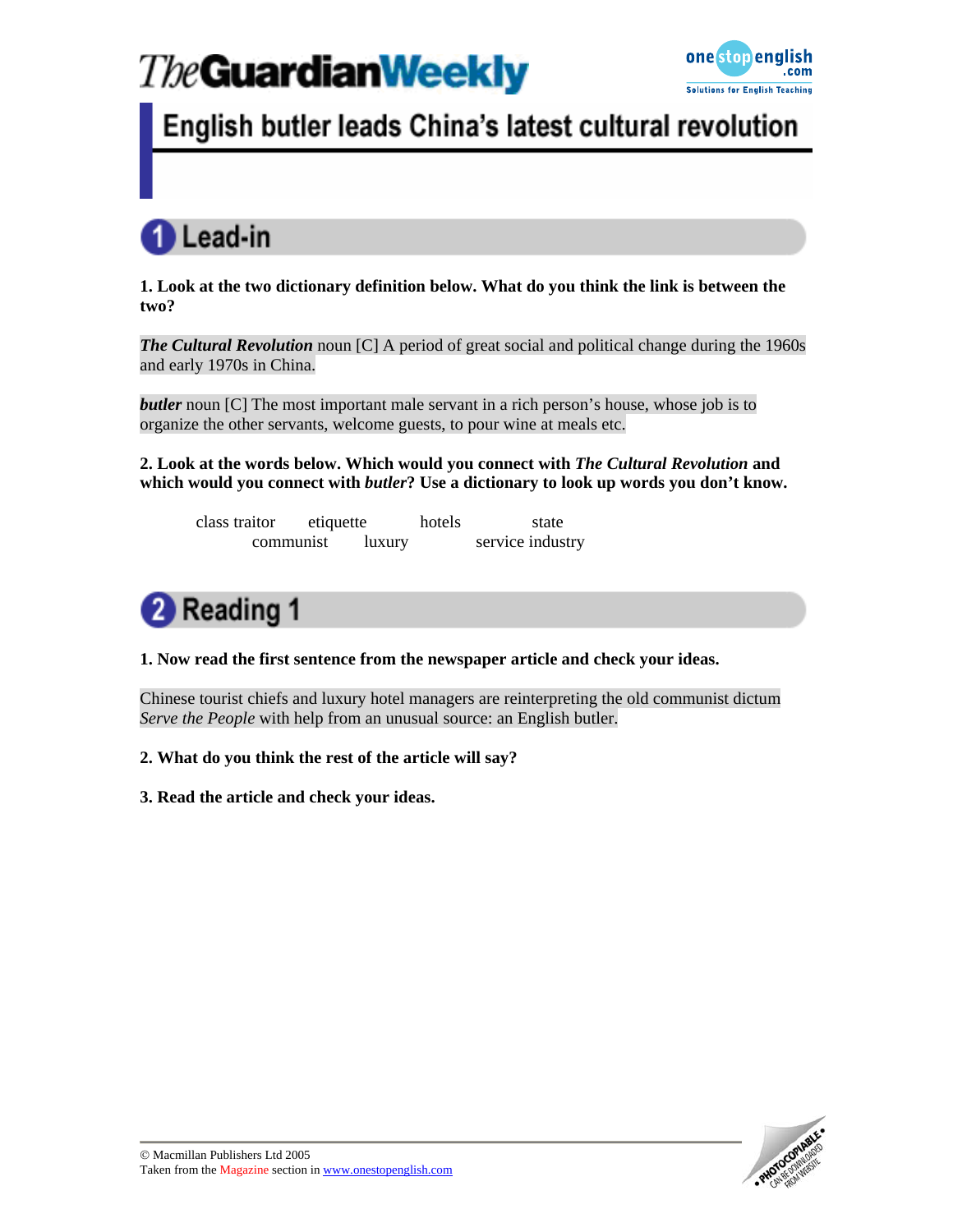

## English butler leads China's latest cultural revolution

#### **English butler leads China's latest cultural revolution By Jonathan Watts in Beijing**

Chinese tourist chiefs and luxury hotel managers are reinterpreting the old communist dictum *Serve the People* with help from an unusual source: an English butler.

When Robert Watson entered service in 1974, China was in the midst of the Cultural Revolution. If he had gone to Beijing at that time, his profession would have called him a class traitor. Polite manners would have been dismissed as devices used to maintain a social hierarchy. Today, however, he has been recruited by the authorities to instruct local staff in the finer points of etiquette and customer satisfaction in response to a boom in the five-star service industry and an expected increase in high-rolling tourists and wealthy investors. With a surging economy, an influx of foreign professionals and a campaign to improve manners ahead of the Olympics in 2008, Beijing is calling on outside expertise to lift the standards of its service sector. Mr Watson served at a private home and the Lanesborough Hotel in London before embarking on a jet-setting career as founder and director of the Guild of Professional English Butlers.

With international salaries for top manservants as high as \$160,000 a year, his advice does not come cheap. The cost of his courses, which can cover anything from traditional white-glove service to modern hotel management, range from \$3,500 to \$10,000 a week. In the past 10 years he has arranged visits to top tailors, organised lectures by toastmasters and wine specialists and run training programmes in Las Vegas, the Caribbean, Saudi Arabia and Mexico. Mr Watson was hired by Beijing Tourism Group, which operates state-owned hotels and sightseeing facilities in the capital. He also ran a five-day course for 20 staff of a

private luxury development. Towering over his students and cracking jokes, the Englishman came across as more Basil Fawlty than Jeeves, but he said the modern global age requires more than the stiff formality of the traditional butler. "Throughout the world the big market is new money: people who have bought lots of luxury items but lack staff who know how to clean and use them properly. They need experts who can do this and organise superb dinner parties with all the right food and drinks," he said. "We need to educate wealthy Chinese about the value of having a butler. It not only enhances their status, it means that they have someone to organise their lives in the way they want. This market could be huge. China is the destination now, and it will be for years to come. Hotel work will spiral and so will the market for property management. There are huge numbers of luxury apartments in Beijing but no one with great skill to service them."

According to the World Tourism Organisation, China will be the world's leading tourist destination by 2020, generating an income of more than 3.6 trillion yuan (\$460bn). The rising clout of China's new rich has led to an explosion in the number of luxury businesses, such as the Pine Valley golf club near the Great Wall, which features courses designed by Jack Nicklaus and a presidential suite with a 24 hour butler service. "All this is new to us . . . the concept of private ownership is only 20 years old in China. Before that everything was owned by the state or the collective," said Tony Azarias, general manager of L'Accueil Resident, a luxury propertymanagement company that has hired Mr Watson to train staff. The Taiwanese-owned firm is about to open a development in Beijing's upmarket Zhongguangcun district; the price of one-bedroom serviced suites starts at \$125,000. *(continued on following page)* 

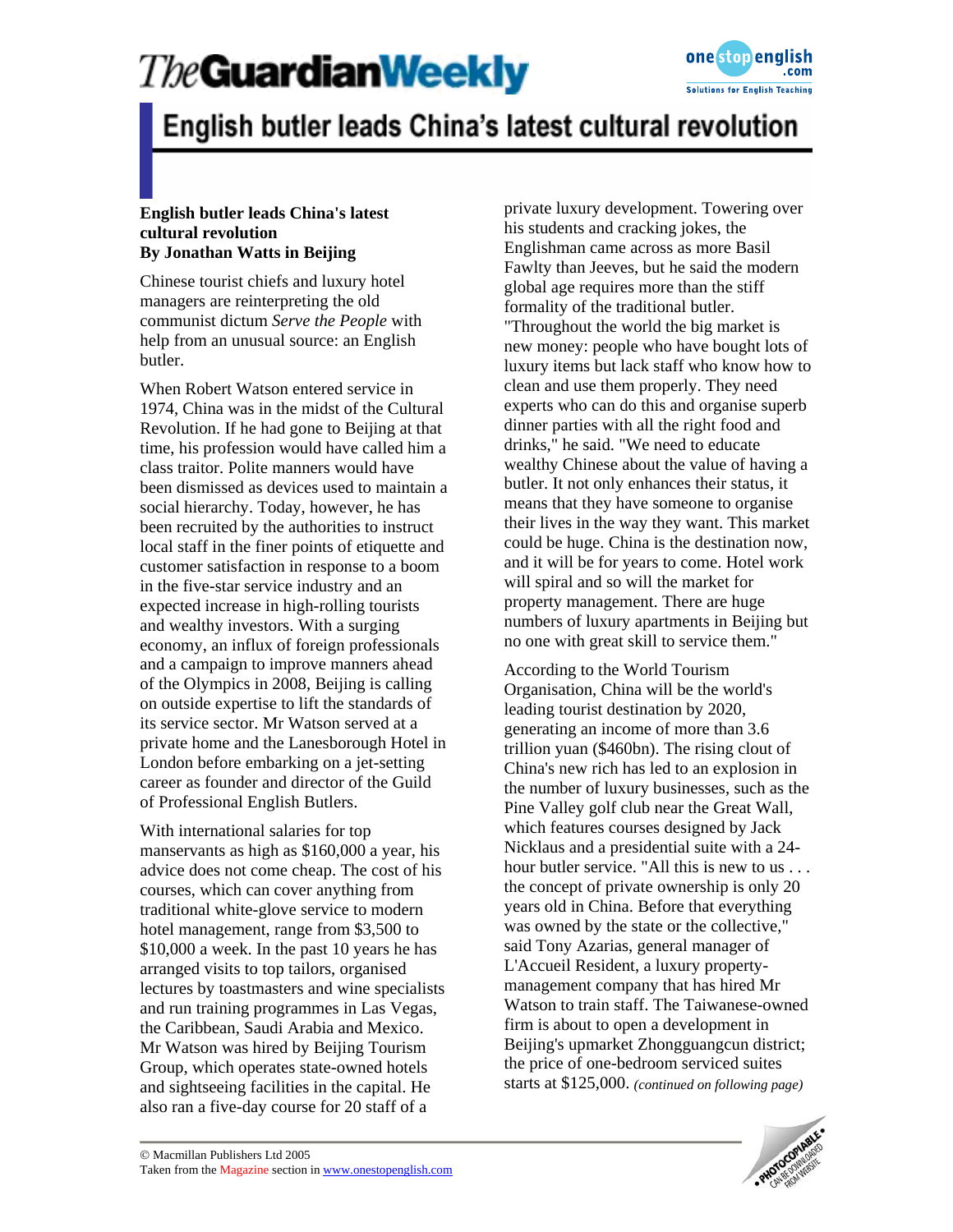

### English butler leads China's latest cultural revolution

Mr Azarias believes a week's staff training with a British butler will add value. "The five-star hotel business is very competitive. We must find new ways to enhance our service." Mr Watson's trainees appeared to be enjoying their re-education. "In the old days our concept of service was very basic," said Frankle Guo, a 25-year-old reception manager. "It was just a job. We didn't try to anticipate what our customers wanted. But Robert has really opened my mind. He's shown me how to put the 'Wow!' factor into service."

*The Guardian Weekly 6/11/05, page 17*

### **Glossary**

Basil Fawlty – a character from a British comedy programme. Jeeves – the name of the butler in many stories by the British write P.G. Woodhouse. Toastmaster – someone who introduces the speaker at a formal meal.



### **1. Read the article again. Why are these numbers important?**

| 1974 |      | 2008 | 160,000     | 3,500 to 10,000 |
|------|------|------|-------------|-----------------|
|      | 2020 |      | 460 billion |                 |

### **2. Are these sentences true (T) or false (F)?**

- a) There has been an increase in tourism to China in the last five years.
- b) Robert Watson now works as a butler in a London Hotel.
- c) It is not expensive to hire his services.
- d) He has run courses and given talks in different countries.
- e) Mr Watson thinks that having a butler is not just a status symbol.
- f) The number of rich people in China is decreasing.
- g) L'Accueil Resident is a Taiwanese company.
- h) Frankle Guo has been on a course run by Robert Watson.

## Vocabulary in context

#### **1. Find the words below in the article and then choose the correct meaning from the context.**

#### 1) finer points

a) small details that are difficult to notice b) something that is good quality

2) boom

a) a loud sound b) an increase in success or popularity

3) surging

a) a sudden and large increase b) a sudden movement of a large group of people